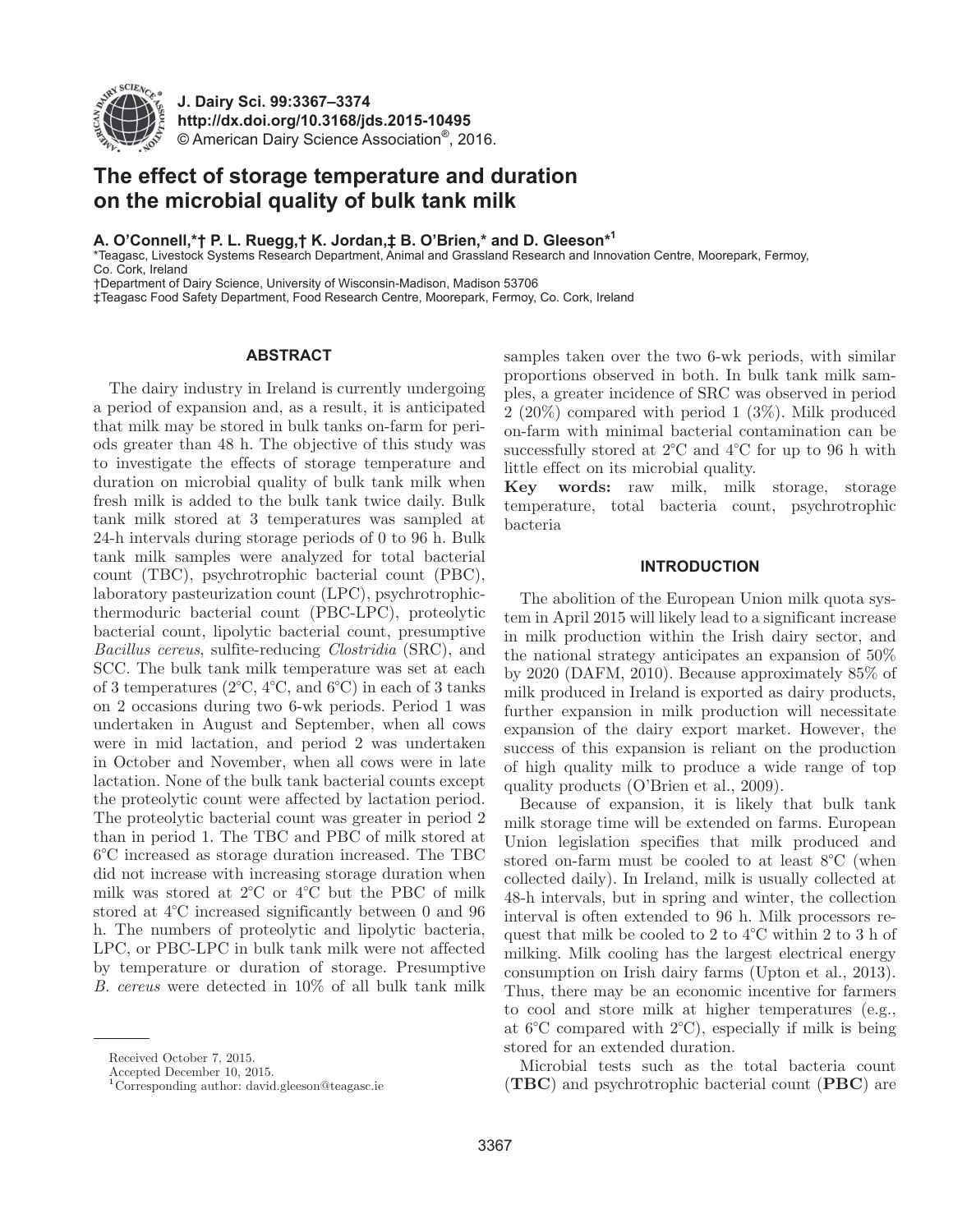used to characterize raw milk quality and have been demonstrated to be affected by storage time and temperature. A study by Muir et al. (1978) showed that when milk was stored at 4°C, 6°C, and 8°C, the TBC increased from a starting value of  $3.2 \times 10^3$  cfu/mL, to  $5.2 \times 10^5$  at  $4^{\circ}\text{C}$ ,  $3.3 \times 10^6$  at  $6^{\circ}\text{C}$ , and  $1.0 \times 10^7$  at 8°C, after 105 h of storage. Meanwhile, psychrotrophic bacterial growth remained in the lag phase for at least part of the first 48-h period when milk was stored at 4°C and 6°C, whereas immediate growth was observed in milk stored at 8°C. A further study by Griffiths et al. (1987) showed that the time taken for the PBC in milk to increase from  $2.6 \times 10^2$  to  $>10^6$  cfu/mL was 2.9 and 5.0 d when milk was stored at 6°C and 2°C, respectively.

Spoilage bacteria such as proteolytic and lipolytic bacteria can also grow in milk during storage (Celestino et al., 1996) and alter the quality and shelf life of the milk. Such bacteria are capable of producing proteases and lipases that can break down milk protein and fat, leading to casein damage and the development of rancid and bitter flavors (Muir, 1996).

Laboratory pasteurization count (**LPC**) as well as thermoduric and psychrotrophic-thermoduric (**PBC-LPC**) bacteria can survive pasteurization and multiply during processing and can contribute to milk spoilage (Fromm and Boor, 2004). Two bacterial groups that are capable of surviving pasteurization and that can cause illness when ingested in large numbers are *Bacillus cereus* (aerobic spore-formers) and sulfite-reducing *Clostridia* (**SRC**; anaerobic spore-formers). The numbers of *B. cereus* and SRC present in milk are closely monitored during the manufacture of infant milk formula due to the possibility of toxin production and the vulnerability of its consumers. Thus, limiting the exposure of raw milk to contamination with *B. cereus* and SRC at the farm level is necessary.

Although previous studies have investigated microbial growth in milk during storage, those studies have been laboratory-based (Griffiths et al., 1987; Wiking et al., 2002; Malcarne et al., 2013) and may not entirely reflect on-farm conditions. The on-farm scenario involves the addition of warm fresh milk at each milking, which is blended with the cooled milk present in the bulk tank. The effect of storage conditions on the microbial quality of such blended milk has yet to be investigated and is likely to be more representative of what occurs on commercial farms than previous laboratory-based experiments.

The objective of this study was to investigate the effects of milk storage temperature and storage time on the microbial quality of bulk tank milk when fresh milk was added twice daily throughout the storage period.

# **MATERIALS AND METHODS**

#### *Experimental Design*

The experiment was conducted at the Animal and Grassland Research and Innovation Centre, Teagasc, Moorepark, Cork, Ireland, using milk produced from spring-calving dairy cows. Milk production over two 6-wk periods was studied; period 1 extended from August 11 to September 26, and period 2 extended from October 13 to November 21. During period 1 and the first 4 wk of period 2, the cows were outdoors consuming a diet of grass. During the remaining 2 wk of period 2, the cows were partially housed indoors during times of heavy rainfall on cubicles fitted with rubber mats that were bedded with lime, and they consumed a diet consisting of approximately 50% grazed grass and 50% grass silage. Milk was harvested on 48 occasions during each period. At each milking, before cluster attachment, teats were disinfected with polymoric biguanide hydrochloride (Super Cow Teat Foam, Milk Solutions Ltd., Kilworth, Co. Cork, Ireland) and dried using individual paper towels. Cows were milked twice a day at 10- and 14-h intervals in a 30-unit side-by-side milking parlor. The milk was transferred from the cluster to the midlevel milk-line (72 mm, internal diameter) in 16-mm (internal diameter) milk tubes, with a milk lift of 1.5 m, and from there to the receiver jar. The clusters were automatically removed as directed by the electronic milk meters when the milk flow rate decreased to 0.2 kg/min with a delay time of 20 s.

The milk was pumped from the receiver jar through a 48-mm stainless steel pipe, under laminar flow conditions using a variable speed milk pump. After each milking occasion, the milking equipment was rinsed with water (14 L/milking unit). This was followed by a hot (65 to 75°C) liquid detergent sterilizer (Liquid Gold, Dairymaster, Causeway, Kerry, Ireland) wash (9 L/unit) that was left to circulate for 8 to 10 min. Immediately after the detergent sterilizer wash, the milking equipment was rinsed twice, with the final rinse containing peracetic acid (0.3–0.5%). Once a week, an acid-descale (Extra-Strong Descaler, Dairymaster) washing cycle was incorporated into the milking regimen before the detergent cycle.

Three identical bulk milk tanks with a capacity of 4,000 L (Swiftcool, Dairymaster) were used in this study. Each tank was fitted with a 5.5-Hp condensing unit and a single-stage plate cooler (37 plates). Data on milk temperature, desired milk temperature setting, time of day, and milk volume in the tank were displayed on each tank. Each tank was set at each of the 3 temperatures ( $2^{\circ}$ C,  $4^{\circ}$ C, and  $6^{\circ}$ C) on 2 occasions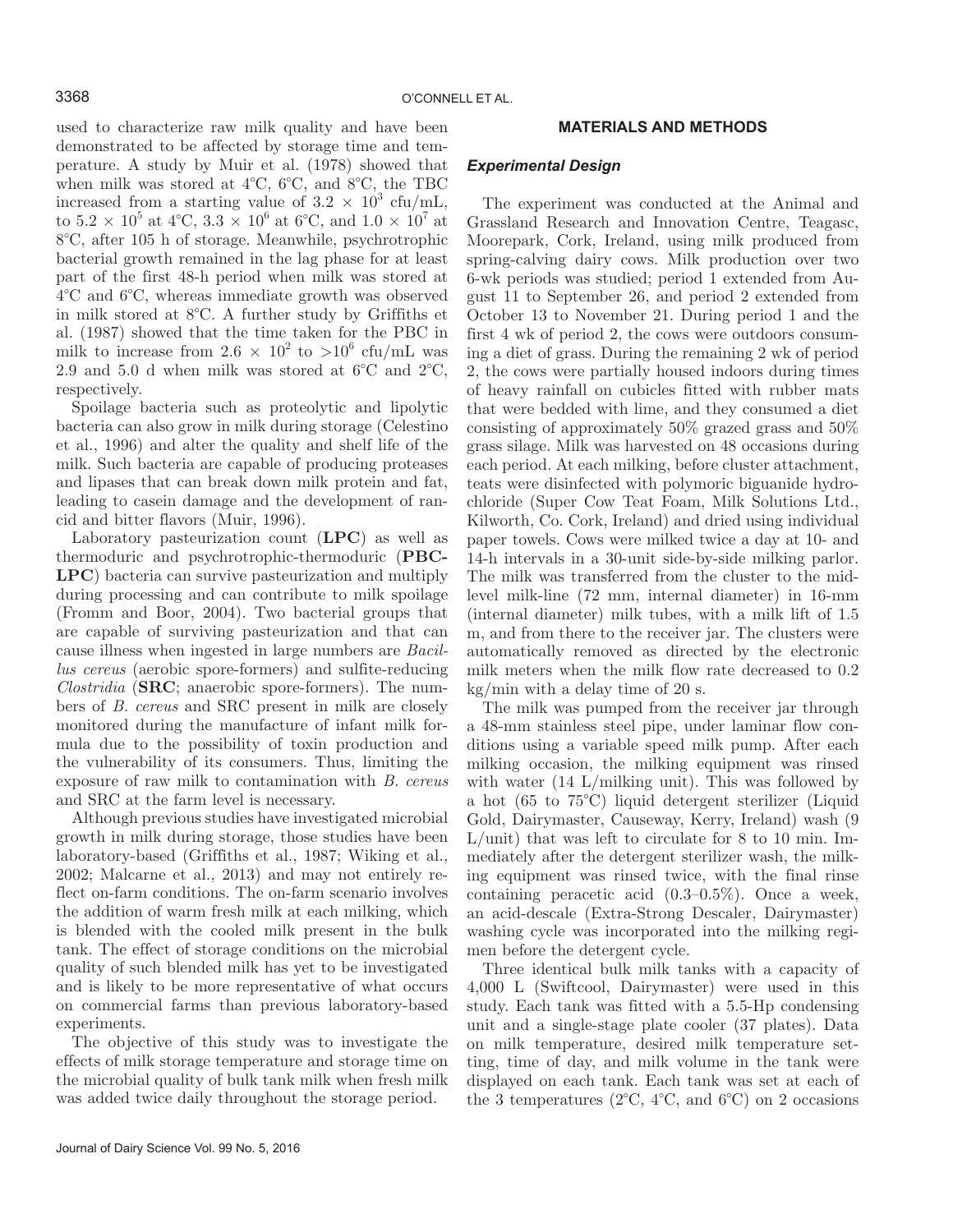during each 6-wk period, resulting in 6 test periods (2 at each temperature) during which milk was stored for up to 96 h, for each test period. The 3 bulk tanks were set to cool milk to the different temperatures at the beginning of each test period. Valves in the milk-line were used to divide the milk flow in equal proportions to each of the 3 tanks. The milk passed through a plate cooler and was cooled to approximately 14.5°C before entering each tank. The milk was subsequently cooled to the desired temperature within the tank.

Immediately after the bulk tanks were emptied after each 96-h storage period, the tanks were washed using a regimen incorporating a cold water rinse followed by a hot (50°C) detergent/sterilizer wash, followed by 2 additional rinses, with the final rinse containing peracetic acid. At every third wash, the detergent/sterilizer cleaning product was replaced with an acid wash product.

#### *Milk Sampling*

Duplicate bulk tank milk samples (50 mL) were taken from each tank immediately after the initial morning milking once milk was cooled to the desired temperature and subsequently at 24, 48, 72, and 96 h, before morning milking, when there was milk from 2, 4, 6, and 8 milkings, respectively, in each tank. Before sample collection, the milk was agitated at 24 rpm for 10 min. Samples were collected through the viewing inlet on the top of each tank using a sanitized milk sample dipper (50 mL), in accordance with the procedure outlined by Graham (2004). The temperature and the volume of milk displayed on each tank were manually recorded. The milk samples were stored on ice during transport to the laboratory and delivered within 30 min of sample collection. Samples were stored at 4°C in the laboratory until analysis later on the same day.

To assess the quality of milk entering the bulk tanks, a milk sample was taken from the milk-line, before the milk was diverted into each of the 3 tanks. A sample tap fitted to the milk-line, which recovered a constant stream of milk throughout milking, was used to collect this sample. The milk was collected in a sterile Durham flask that was surrounded by ice.

### *Microbiological and SCC Analyses*

Duplicate samples collected from the milk-line were analyzed for TBC immediately after delivery to the laboratory, whereas the LPC and SCC were measured within 24 h. Duplicate milk samples from each tank were analyzed for TBC, LPC, PBC, PBC-LPC, proteolytic count, lipolytic count, and for the presence of presumptive *B. cereus* and SRC. The TBC, LPC, PBC, and PBC-LPC were measured using Petrifilm (3M, Technopath, Tipperary, Ireland) in accordance with procedures outlined by Laird et al. (2004). All LPC and PBC-LPC samples were pasteurized at 63°C for 30 min before plating (Frank and Yousef, 2004). The TBC and LPC samples were incubated for 48 h at 32°C (Laird et al., 2004), whereas PBC and PBC-LPC samples were incubated for 10 d at 7°C (Frank and Yousef, 2004). Petrifilm plates were read electronically using the Petrifilm Plate Reader (3M, Technopath). The SCC of each sample was measured using a Fossomatic FC (Foss Electric, Hillerød, Denmark).

To determine the number of lipolytic bacteria in milk samples, 100 μL of milk was plated on tributyrin agar (Sigma Aldrich, Dublin, Ireland) and incubated at 37°C for 48 h. Lipolytic colonies were identified as colonies surrounded by a clear zone in an otherwise turbid culture medium. To determine the number of proteolytic bacteria in milk, 100 μL was plated on calcium caseinate agar (Merck, Darmstadt, Germany) and incubated at 37°C for 48 h. Proteolytic colonies were identified as colonies surrounded by a clear zone in an otherwise opaque medium. To determine the number of presumptive *B. cereus* in the milk samples, 100 μL was spread on Bacara agar plates (bioMerieux, Basingstoke, UK), which were incubated at 32°C for 24 h. Presumptive *B. cereus* colonies were identified as pink-orange colonies surrounded by an opaque halo (Tallent et al., 2012). The presumptive number of SRC in the milk samples was determined in accordance with the ISO standard 15213 (ISO, 2003). Briefly, 1 mL of each milk sample was pour-plated in iron sulfite agar and incubated under anaerobic conditions for 72 h at 37°C. Black colonies were counted as presumptive SRC.

#### *Statistical Analysis*

The study was conducted using a multiple Latin square design with repeated measures (sampling BTM every 24 h) whereby each temperature  $(2, 4, \text{ and } 6^{\circ}\text{C})$ and each bulk tank  $(n = 3)$  were present in each week  $(n = 6)$  for each lactation period  $(n = 2)$ . Each Latin square was repeated 4 times throughout the study. Least squares means for the main effects of storage time, temperature, and lactation stage, and their interaction were calculated using the MIXED procedure in SAS 9.3 (SAS Institute, 2011). Storage time was defined as the total number of hours each tank had been cooling since the first addition of milk. Tank within week was the experimental unit. Response variables were TBC, PBC, proteolytic count, and lipolytic count. The fixed effects included in each model were lactation period (1 or 2), week (1 to 12), tank (1 to 3), time (0, 24, 48,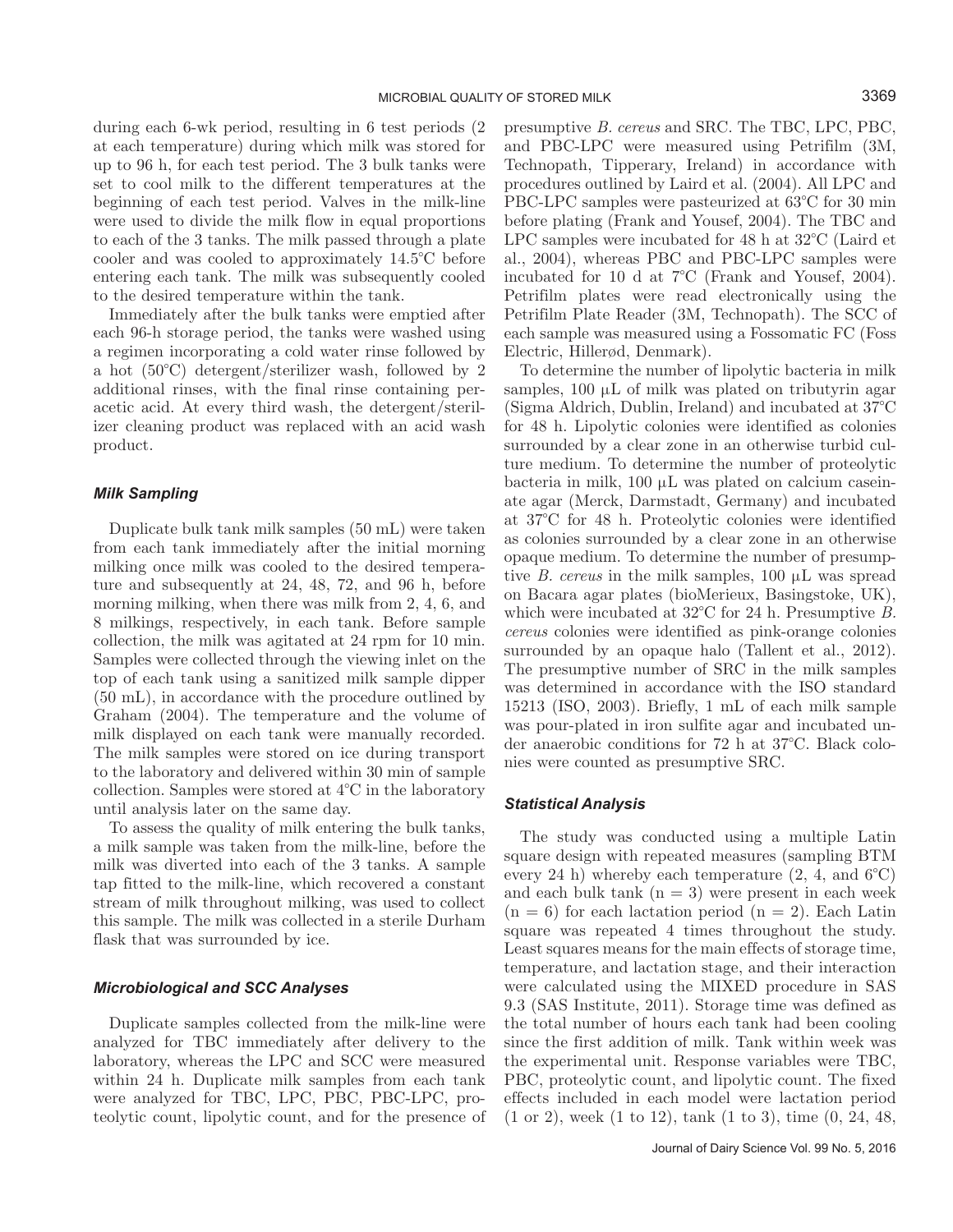|                                    |                     |                         |         | Percentile |      |      |                  |      |                  |
|------------------------------------|---------------------|-------------------------|---------|------------|------|------|------------------|------|------------------|
| Microbial test                     | Lactation<br>period | Mean                    | Maximum | Minimum    | 10th | 25th | 50 <sub>th</sub> | 75th | 90 <sub>th</sub> |
| $TBC (log_{10} cfu/mL)$            |                     | $3.43 \pm 0.29^{\circ}$ | 4.19    | 3.00       | 3.08 | 3.19 | 3.39             | 3.56 | 3.91             |
|                                    | $\Omega$            | $3.57 \pm 0.31^{\circ}$ | 4.53    | 2.60       | 3.18 | 3.38 | 3.61             | 3.75 | 3.88             |
| $LPC$ (log <sub>10</sub> cfu/mL)   |                     | $0.90 \pm 0.47^{\circ}$ | 2.68    | <1         | 0.48 | 0.70 | 0.87             | 1.10 | 1.36             |
|                                    | $\Omega$            | $1.03 \pm 0.41^{\circ}$ | 2.15    | $<$ 1      | 0.48 | 0.81 | 1.08             | 1.23 | 1.54             |
| $SCC$ (log <sub>10</sub> cells/mL) |                     | $5.38 \pm 0.17^{\circ}$ | 5.76    | 5.08       | 5.15 | 5.26 | 5.38             | 5.50 | 5.62             |
|                                    | $\Omega$            | $5.46 \pm 0.18^{\circ}$ | 5.89    | 5.13       | 5.25 | 5.33 | 5.46             | 5.56 | 5.78             |

**Table 1**. Unadjusted means and distribution of log<sub>10</sub> total bacterial count (TBC), log<sub>10</sub> laboratory pasteurization count (LPC), and log<sub>10</sub> SCC of milk sampled at each milking in lactation periods 1 and 2 from the milk-line before being distributed to each tank

<sup>a,b</sup>Means within a column for each test with different superscripts differ  $(P < 0.05)$ .

72, and 96 h), and temperature  $(2, 4, \text{ and } 6^{\circ}\text{C})$ . The 2-way interaction between time and temperature and the 3-way interaction between time, temperature, and lactation period were included in each model. When lactation period and the interaction between time, temperature, and lactation period were not significant in a model, they were subsequently removed. Storage time was included in the REPEATED statement of the procedure. The unstructured covariance structure was used in all models. Residual checks were made to ensure that the assumptions of the analysis model were met, and  $log_{10}$  transformation was used to correct positive skew and nonconstant variance for all responses. Treatment means were compared using the Tukey test at 5% error probability. Correlations among microbial parameters (using  $log_{10}$ -transformed values) were assessed using the Pearson correlation coefficient with PROC CORR (SAS Institute, 2011). The prevalence of presumptive positive *B. cereus* and SRC isolates in each lactation period was calculated as the number of positive samples divided by the total number of samples for that lactation stage and compared as 2 independent binomial samples. Because of the lack of variation between the results for LPC and PBC-LPC, no formal statistical analysis was carried out, as analysis may confer statistical significance that has no biological relevance. Instead, unadjusted means for LPC and PBC-LPC are presented.

The results are presented as the  $log_{10}$ -transformed values with back-transformed values in parentheses.

# **RESULTS**

# *Milk Supply*

The unadjusted mean TBC entering the tanks was greater in period  $2(3.715 \text{ cftu/mL})$  than period  $1(2.691$ cfu/mL; Table 1,  $P = 0.03$ ). Similarly, the mean SCC of milk entering the tanks was greater in period 2 (288,403 cfu/mL) than in period 1 (239,883 cfu/mL; Table 1, *P*  $= 0.03$ ). Across both periods, the LPC of milk entering

the bulk tanks ranged from  $\langle 1 \text{ to } 2.68 \text{ log cftu/mL} \rangle$ the unadjusted mean values for each period were not different (Table 1,  $P = 0.18$ ).

#### *Effect of Lactation Period on Storage Conditions*

Neither the main effect of lactation period  $(P = 0.19)$ nor the interaction between lactation period, temperature, and storage time  $(P = 0.29)$  had a significant effect on the  $log_{10}$  TBC. Trends of PBC and lipolytic count in milk stored at different temperatures between 0 and 96 h were similar in period 1 and period 2. Neither lactation period  $(P = 0.17)$  nor the 3-way interaction had a significant effect  $(P = 0.59)$  on log<sub>10</sub> PBC. Similarly, neither lactation period  $(P = 0.97)$  nor the 3-way interaction had a significant effect  $(P = 0.91)$ on the  $log_{10}$  lipolytic count. Therefore, the results for TBC, PBC, and lipolytic count represent the total 12 wk of sampling.

The mean proteolytic bacterial count for period 1  $(858 \text{ cfu/mL})$  was less than that for period 2  $(1,037)$ cfu/mL;  $P = 0.002$ ). More importantly, the interaction for proteolytic bacteria between lactation period, storage temperature, and storage time was not significant  $(P = 0.15)$ . Consequently, the results for the proteolytic bacterial count represent the total 12 wk of sampling.

# *TBC*

The  $log_{10}$  TBC in bulk tank milk was affected by storage time  $(P < 0.001)$ , temperature  $(P < 0.001)$ , and the interaction between storage time and temperature  $(P < 0.001$ ; Table 2). When milk was stored at 6<sup>°</sup>C, the  $log_{10}$  TBC increased from 3.43  $log_{10}$  cfu/mL (2,692 cfu/ mL) to 4.87  $log_{10}$  cfu/mL (74,131 cfu/mL) between 0 and 96 h ( $P < 0.001$ ). When milk was stored at  $2^{\circ}C$ , there was no difference in  $log_{10}$  TBC between 0 (2,399) cfu/mL) and 96 h (3,388 cfu/mL;  $P = 0.99$ ). Likewise, there was no difference in  $log_{10}$  TBC of milk stored at  $4^{\circ}$ C between 0 (2,512 cfu/mL) and 96 h (4,786 cfu/mL;  $P = 0.99$ .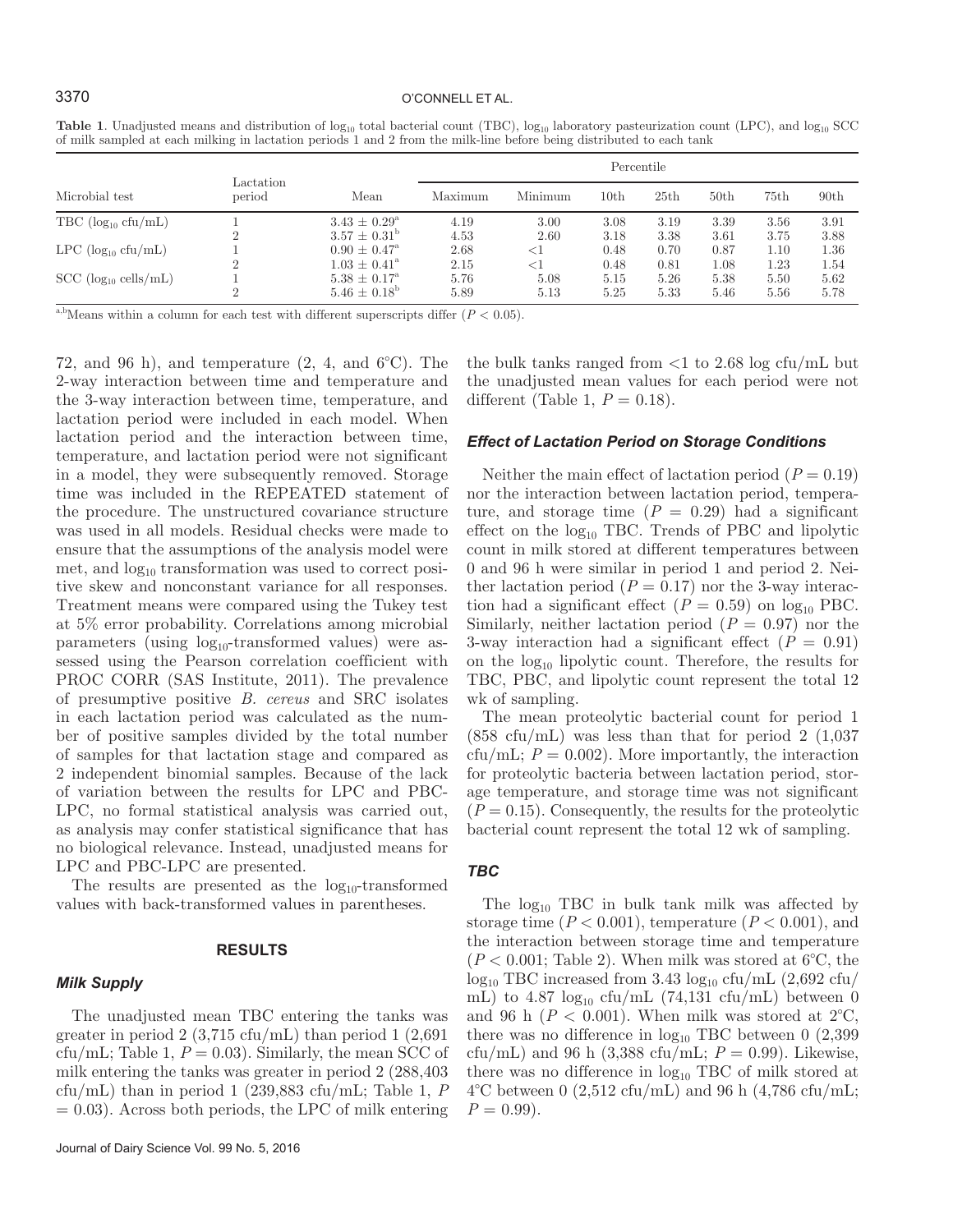#### MICROBIAL QUALITY OF STORED MILK 3371

**Table 2**. Least squares means of  $log_{10}$  total bacterial count (TBC),  $log_{10}$  psychrotrophic bacterial count (PBC),  $log_{10}$  proteolytic count, and  $log_{10}$ lipolytic count in blended bulk tank milk stored at different temperatures and for different durations

|                             |                                     | Time (h)                |                             |                          |                             |                         |            |
|-----------------------------|-------------------------------------|-------------------------|-----------------------------|--------------------------|-----------------------------|-------------------------|------------|
| Bacterial group<br>(cfu/mL) | Temperature<br>$(^\circ\mathrm{C})$ | $\overline{0}$          | 24                          | 48                       | 72                          | 96                      | $P$ -value |
| <b>TBC</b>                  | $\overline{2}$                      | $3.38 \pm 0.04$         | $3.44 \pm 0.05$             | $3.47 \pm 0.06$          | $3.57 \pm 0.08$             | $3.53 \pm 0.11$         | > 0.85     |
|                             |                                     | $3.40 \pm 0.04$         | $3.41 \pm 0.05$             | $3.58 \pm 0.06$          | $3.59 \pm 0.08$             | $3.68 \pm 0.11$         | > 0.09     |
|                             | 6                                   | $3.43 \pm 0.04^{\circ}$ | $3.43 \pm 0.05^{\circ}$     | $3.54 \pm 0.06^{\circ}$  | $3.93 \pm 0.08^{\rm b}$     | $4.87 \pm 0.11^{\circ}$ | < 0.02     |
| <b>PBC</b>                  | $\overline{2}$                      | $2.84 \pm 0.06$         | $2.95 \pm 0.05$             | $2.95 \pm 0.07$          | $3.01 \pm 0.09$             | $3.09 \pm 0.12$         | > 0.65     |
|                             | 4                                   | $2.90 \pm 0.06^{\circ}$ | $3.00 \pm 0.05^{\text{ab}}$ | $3.14 \pm 0.07^{\rm ab}$ | $3.22 \pm 0.09^{\text{ab}}$ | $3.44 \pm 0.12^{\circ}$ | < 0.02     |
|                             | 6                                   | $2.87 \pm 0.06^{\circ}$ | $3.00 \pm 0.05^{\circ}$     | $3.20 \pm 0.07^{\circ}$  | $3.87 \pm 0.09^{\rm b}$     | $4.59 \pm 0.13^{\circ}$ | < 0.001    |
| Proteolytic count           | $\overline{2}$                      | $2.94 \pm 0.04$         | $2.97 \pm 0.04$             | $2.97 \pm 0.06$          | $2.95 \pm 0.05$             | $2.97 \pm 0.07$         | > 0.88     |
|                             | 4                                   | $2.95 \pm 0.04$         | $2.94 \pm 0.04$             | $2.97 \pm 0.06$          | $2.94 \pm 0.05$             | $2.93 \pm 0.07$         | > 0.91     |
|                             | 6                                   | $2.99 \pm 0.04$         | $2.96 \pm 0.04$             | $3.06 \pm 0.06$          | $2.98 \pm 0.05$             | $3.02 \pm 0.07$         | > 0.50     |
| Lipolytic count             | $\overline{2}$                      | $2.92 \pm 0.04$         | $2.89 \pm 0.02$             | $2.88 \pm 0.03$          | $2.92 \pm 0.04$             | $2.82 \pm 0.04$         | 1.00       |
|                             | 4                                   | $2.89 \pm 0.04$         | $2.93 \pm 0.02$             | $2.89 \pm 0.03$          | $2.90 \pm 0.04$             | $2.85 \pm 0.04$         | 1.00       |
|                             | 6                                   | $2.93 \pm 0.04$         | $2.92 \pm 0.02$             | $2.84 \pm 0.03$          | $2.96 \pm 0.04$             | $2.87 \pm 0.04$         | > 0.93     |

<sup>a-c</sup>Means within a row with different superscripts differ significantly.

# *PBC*

The  $log_{10}$  PBC of bulk tank milk was affected by storage time  $(P < 0.001)$ , storage temperature  $(P <$ 0.001), and the interaction between storage time and temperature  $(P < 0.001$ ; Table 2). When milk was stored at  $4^{\circ}\text{C}$ , the log<sub>10</sub> PBC of the milk increased (*P*  $= 0.016$ ) between 0 h (794 cfu/mL) and 96 h (2,754 cfu/mL). When milk was stored at  $6^{\circ}$ C, the log<sub>10</sub> PBC increased ( $P < 0.001$ ) from 2.87  $\log_{10}$  cfu/mL (741 cfu/ mL) to 4.59 cfu/mL (38,904 cfu/mL) between 0 and 96 h. The  $log_{10}$  PBC did not change between 0 and 48 h but was greater at 72 h (*P* < 0.001) and 96 h (*P* < 0.001; Table 2).

The  $log_{10}$  TBC was correlated ( $P < 0.001$ ) with  $log_{10}$ PBC at all temperatures. The correlation increased as temperature increased from  $2^{\circ}C$  (0.49) to  $4^{\circ}C$  (0.73) and 6°C (0.87; Table 3).

**Table 3**. Pearson correlation coefficients between  $log_{10}$  total bacterial count (TBC),  $log_{10}$  laboratory pasteurization count (LPC),  $log_{10}$ psychrotrophic bacteria count  $\vec{PBC}$ ), log<sub>10</sub> proteolytic count, log<sub>10</sub> lipolytic count, and  $log_{10}$  SCC of milk stored at different temperatures  $(2^{\circ}C, 4^{\circ}C, \text{ and } 6^{\circ}C)$ 

| Parameter                   | $2^{\circ}C$          | $4^{\circ}$ C | $6^{\circ}$ C |  |  |
|-----------------------------|-----------------------|---------------|---------------|--|--|
|                             |                       | Log TBC       |               |  |  |
| $Log10$ LPC                 | 0.16                  | $-0.07$       | 0.09          |  |  |
| Log <sub>10</sub> PBC       | $0.49**$              | $0.73**$      | $0.87**$      |  |  |
| $Log10$ SCC                 | 0.10                  | 0.22          | 0.23          |  |  |
|                             |                       | $Log$ LPC     |               |  |  |
| Log PBC                     | 0.13                  | $-0.11$       | 0.01          |  |  |
|                             | Log Proteolytic count |               |               |  |  |
| Log lipolytic count         | $0.28*$               | $0.46**$      | 0.17          |  |  |
| $*P < 0.05$ ; $*P < 0.01$ . |                       |               |               |  |  |

#### *Proteolytic Count*

The log<sub>10</sub> proteolytic count of bulk tank milk was not affected by storage time  $(P = 0.67)$  or temperature  $(P)$  $= 0.17$ ). Least squares means at all temperatures and times for the proteolytic count ranged from  $2.94 \log_{10}$ cfu/mL (873 cfu/mL) to 3.06  $log_{10}$  cfu/mL (1,143 cfu/ mL; Table 2).

#### *Lipolytic Count*

The  $log_{10}$  lipolytic count was not affected by storage temperature  $(P = 0.59)$  but was affected by storage time  $(P < 0.01)$ . The lipolytic count ranged from 2.91  $\log_{10}$  cfu/mL (812 cfu/mL) to 2.85  $\log_{10}$  cfu/mL (707 cfu/mL) between 0 and 96 h. The interaction between storage temperature and time had no effect  $(P = 0.70)$ on the  $log_{10}$  lipolytic count (Table 2).

# *LPC and PBC-LPC*

The LPC of all milk samples obtained from the bulk tanks ranged between 2 and 49 cfu/mL, with 75% of samples having an LPC <18 cfu/mL (data not shown). Due to the lack of variation among bulk tank milk samples and the low counts observed for LPC and PBC-LPC, no statistical analysis was performed to investigate the effect of storage time and temperature on the LPC and PBC-LPC. Instead, the unadjusted means for LPC and PBC-LPC were calculated by time period and storage temperature. The unadjusted means for all storage conditions for LPC and LPC-PBC ranged from 0.94 to 1.20  $log_{10}$  cfu/mL (9 to 16 cfu/mL) and from 0.25 to 0.48  $\log_{10}$  cfu/mL (2 to 6 cfu/mL), respectively.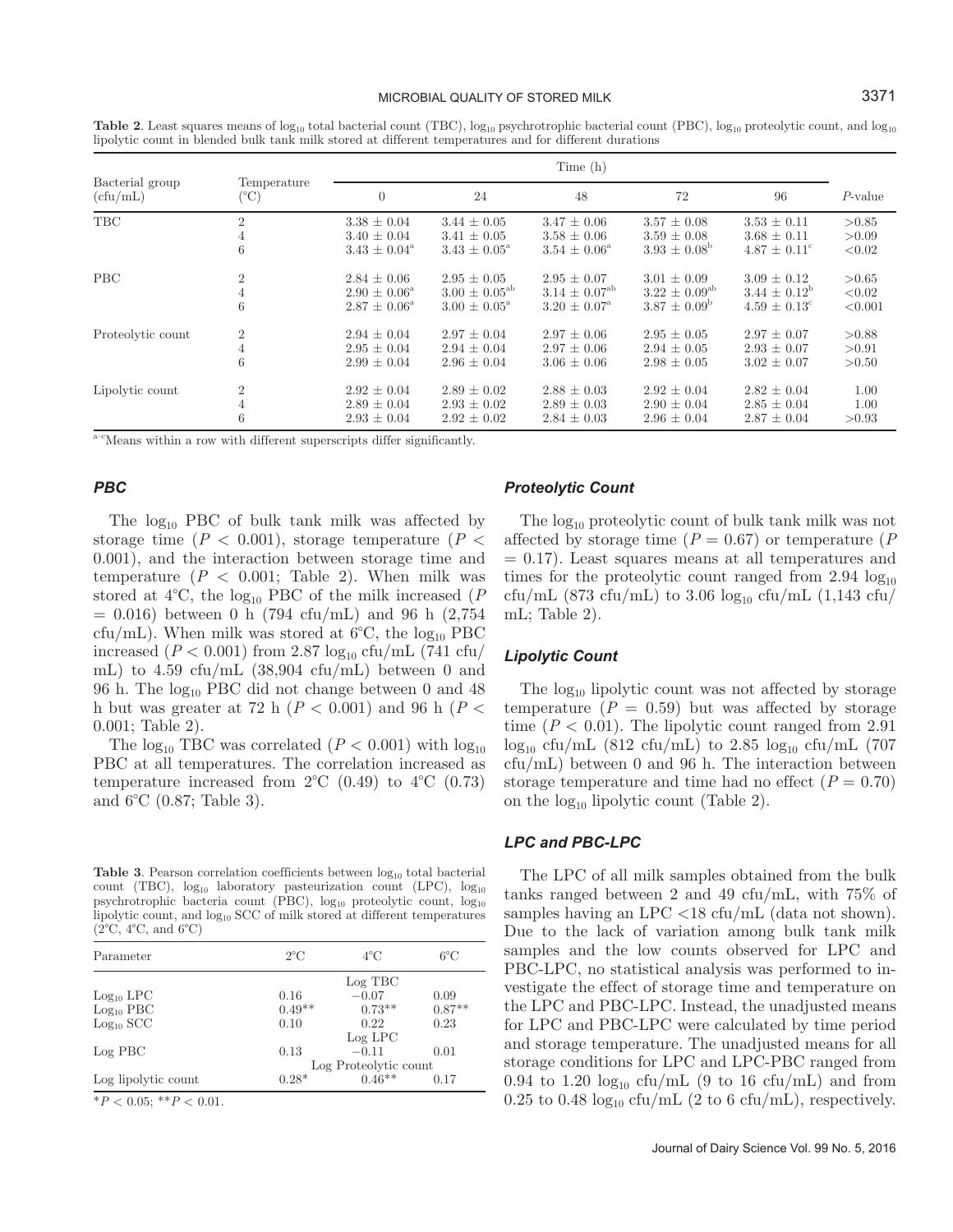# *B. cereus and SRC*

Presumptive *B. cereus* colonies were not detected in 90% of milk samples (detection limit of 10 cfu/mL). At least one colony of presumptive *B. cereus* was isolated from 8% of all samples in period 1 and from 12% of all samples in period 2; however, this difference was not significant.

At least one colony of presumptive SRC was isolated from 12% of all bulk tank samples. We detected a significant effect of stage of lactation  $(P < 0.001)$ , whereby 20% of samples were positive for SRC in period 2, whereas only 3% were positive for SRC in period 1.

# **DISCUSSION**

Although the sample size was modest  $(n = 48$  for each period), the variation in TBC of milk entering the tanks was small and thus a significant difference was found in the mean TBC for each lactation period. However, this difference in mean TBC for each period was approximately 1,000 cfu/mL and was not considered biologically relevant. When milk was stored, this difference was not detected, as evident from the lack of significance for the interaction between lactation period, storage temperature, and storage duration in the multivariate models for each of the bacterial counts. This allowed us to combine the results from the two 6-wk lactation periods for analysis; thus, all microbial results represent the total 12 wk of sampling.

There was no increase in the TBC of bulk tank milk stored at 2°C and 4°C for up to 96 h. The European Union imposes a regulatory limit on bulk tank milk of <100,000 TBC cfu/mL (geometric average over a period of 2 mo, with at least 2 samples a month; European Economic Community, 1992), whereas some Irish milk processors impose a more stringent limit of 30,000 cfu/mL on bulk tank milk. When milk was stored at 6°C, significant bacterial growth was observed in milk for periods greater than 48 h and reached regulatory thresholds when stored for 96 h. This deterioration in milk quality occurred at 6°C even though the initial quality of 75% of samples was  $\leq 4,800$  cfu/mL. The results of this study indicate that when the initial TBC of milk was low and milk was stored at temperatures ≤4°C, bacterial quantities were maintained at acceptable numbers for up to 96 h. Similarly, Wiking et al. (2002) reported that, in a laboratory experiment, from a starting value of 3,500 cfu/mL, total bacterial growth was inhibited in milk stored at 4°C but increased rapidly in milk stored at 8°C from 48 h onward, and approached  $1 \times 10^5$  cfu/mL after 72 h. As the initial microbial load of the milk has a marked effect on the length of time that milk can be stored (Guinot-Thomas

Journal of Dairy Science Vol. 99 No. 5, 2016

et al., 1995), it is important to emphasize to farmers the importance of maintaining clean milking equipment and good hygiene during milking to minimize bacterial contamination of milk entering the bulk tank milk.

When milk was stored at 6°C, we observed a rapid increase in  $log_{10}$  TBC for storage times greater than  $48$ h, which was probably due to growth and dominance of psychrotrophic bacteria (Barbano et al., 2006). The strong correlation between  $log_{10}$  TBC and  $log_{10}$  PBC (at 4°C and 6°C) supports this hypothesis. Significant growth of psychrotrophs was observed when milk was stored at 6°C, whereas little or no growth was observed in milk stored at 2°C and 4°C. Similar trends in growth of psychrotrophic bacteria in milk stored at different temperatures was observed by Griffiths et al. (1987), despite the fact that the initial psychrotrophic counts in that study (initial mean psychrotrophic count was 2,600 cfu/mL) were much greater than that in the current study (741 cfu/mL). Likewise, Rasolofo et al. (2010) reported considerable growth of psychrotrophic bacteria in silo milk after 72 h of storage at 4°C and immediate growth when milk was stored at 8°C. In our study, the psychrotrophic count of milked stored at 4°C was significantly greater at 96 h than at 0 h; however, the psychrotrophic counts at 24, 48, and 72 h were similar to that at 0 and 96 h. The limited increase in PBC at 4°C was probably due to the addition of high-quality fresh milk throughout the sampling period. Due to the addition of milk throughout storage, only milk from the first milking was stored for the full 96 h. Thus, our study suggests that bulk tank milk with frequent additions of fresh milk with minimal bacterial contamination can be stored for up to 96 h at temperatures ≤4°C without considerable increases in psychrotrophic bacteria.

Although milk of poor bacteriological quality will deteriorate faster than milk with minimal contamination (Guinot-Thomas et al., 1995), the initial microbial load of raw milk cannot be used to accurately predict the bacterial quality of milk after refrigerated storage (Chambers, 2002). At any fixed temperature, there are often large differences in the growth rate of the various bacteria in raw milk, related to the predominant strains present in individual milk samples (Muir, 1996). At refrigeration temperatures between 6°C and 8°C, differences in generation times of psychrotrophs can vary from 4 h to more than 12 h (Moatsou and Moschopoulou, 2014). In agreement, the variation between samples for TBC and PBC in the present study increased as storage time increased. Though initial counts were similar, the final counts varied widely.

The results of this study are not completely comparable to previous studies (Griffiths et al., 1987; Banks et al., 1988; Wiking et al., 2002) because our design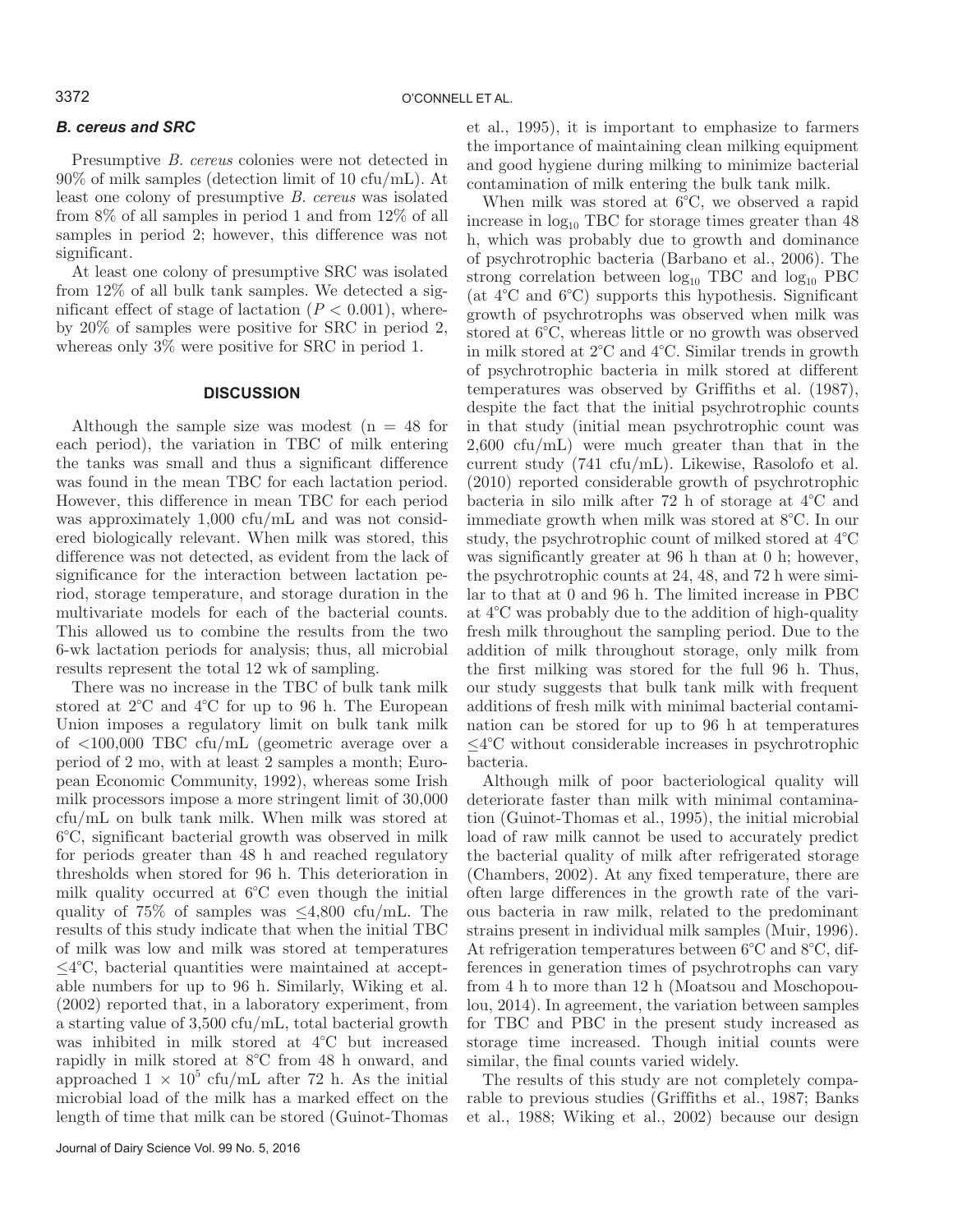included the addition of fresh milk at each milking throughout the storage period. In spite of this difference, similar trends were observed and significant growth of psychrotrophic bacteria and total bacteria after 48 h at temperatures  $>4^{\circ}$ C was reported in all studies. However, there are differences in mean bacterial counts among studies. Previous studies reported mean bacterial counts that exceeded  $1 \times 10^6$  cfu/mL during storage at various temperatures (Banks et al., 1988; Griffiths et al., 1988). We observed few mean bacterial counts that exceeded 100,000 cfu/mL. Dilution as a result of addition of partially cooled (14.5°C), high-quality fresh milk at each milking may account for the lower numbers of bacteria that we observed. After reporting changes in composition and bacterial counts of individual cow milk samples after storage for 48 h at 4°C, Forsbäck et al. (2011) argued that milk leaving commercial farms every 48 h may already have deteriorated in quality. However, the authors of that laboratory-based study did not consider the addition of fresh milk throughout storage, which likely limits the rate of deterioration in milk quality. The design of this present study more closely mimics actual farm storage conditions.

The action of enzymes produced by bacteria during cold storage can cause lipolysis and proteolysis in milk. Celestino et al. (1996) reported that the number of proteolytic bacteria in milk significantly increased during storage from an average of 600 to 3,600 cfu/mL. In the same study, the number of lipolytic bacteria in milk significantly increased from 8,000 to 19,000 cfu/ml ( $P <$ 0.01). In contrast to findings by Celestino et al. (1996), significant growth of lipolytic or proteolytic bacteria was not observed for any of the storage conditions that were tested in the current study. In Celestino et al. (1996), milk was sampled at a processing facility from a silo that contained milk produced on numerous farms. Thus, that milk had already been previously stored on farm for 48 h, which may account for some differences in bacterial counts observed. Bacteria in milk can be in the exponential growth phase when milk reaches the processing facility and, therefore, milk in silos can be more susceptible to spoilage than when on the farm (Muir, 1996).

The low LPC and PBC-LPC in our milk samples were similar to findings of Celestino et al. (1996), who also recorded a low prevalence of psychrotrophic sporeformers in milk before and after storage at 4°C for 48 h. Griffiths et al. (1988) also found that the LPC of milk stored at 2°C did not increase during 72 h of storage. The findings from the current study and others (Griffiths et al., 1988; Celestino et al., 1996) suggest that thermoduric bacteria do not multiply during refrigerated storage and their presence in bulk tank milk is most likely due to contamination from the environment and milking equipment.

Milk produced with minimal contamination with *B. cereus* and SRC is desirable for infant milk formula production. Though *B. cereus* group members (in particular *Bacillus weihenstephanensis*) are capable of growing at temperatures  $<6^{\circ}\text{C}$  (Muir, 1996), the incidence of presumptive *B. cereus* was minimal in bulk tank milk in this study. Thus, it is likely that the milk entering the tank was not contaminated with presumptive *B. cereus* and as a result, the effect of storage conditions on the presumptive *B. cereus* count could not be measured. The minimal numbers of presumptive *B. cereus* measured may be a consequence of the strict milking and equipment hygiene implemented on this research farm. In this study, teats were thoroughly cleaned before unit attachment. However, this practice is not carried out on the majority of Irish dairy farms (Kelly et al., 2009). Thus, on commercial farms, the incidence of *B. cereus* in milk may be greater, particularly when cows are kept indoors (O'Connell et al., 2013). During period 2, the incidence of presumptive SRC in bulk tank milk increased compared with that in period 1. This was probably due to the cows being housed indoors on cubicles for several hours per day and offered silage for the last 2 wk of period 2. Used bedding material (Magnusson et al., 2007) and contaminated silage (Vissers et al., 2007) are frequent sources of spore-forming bacteria and can contaminate teats. More stringent control practices may be necessary to combat the greater risk of contamination of milk with presumptive SRC at this time of the year due to deteriorating weather conditions and increased consumption of potentially contaminated silage (Aureli and Franciosa, 2002). Due to the low incidence of samples that were positive for *B. cereus* group bacteria and SRC, it was not possible to establish whether the numbers of these pathogens in milk was influenced by storage conditions. However, with good hygiene practices at milking and efficient equipment sanitation, milk production with minimal contamination with these pathogens is achievable.

## **CONCLUSIONS**

Few, if any, researchers have examined the effect of storage conditions on milk stored in bulk tanks located on farms. Such studies are a better reflection of conditions experienced on commercial farms. In this study, milk entering the tank was of high microbial quality, which may be a critical factor influencing the results. The bacterial counts observed were considerably less than those reported in other studies, which is likely due to the frequent addition of fresh milk to the bulk tanks throughout storage. This study suggests that bulk tank